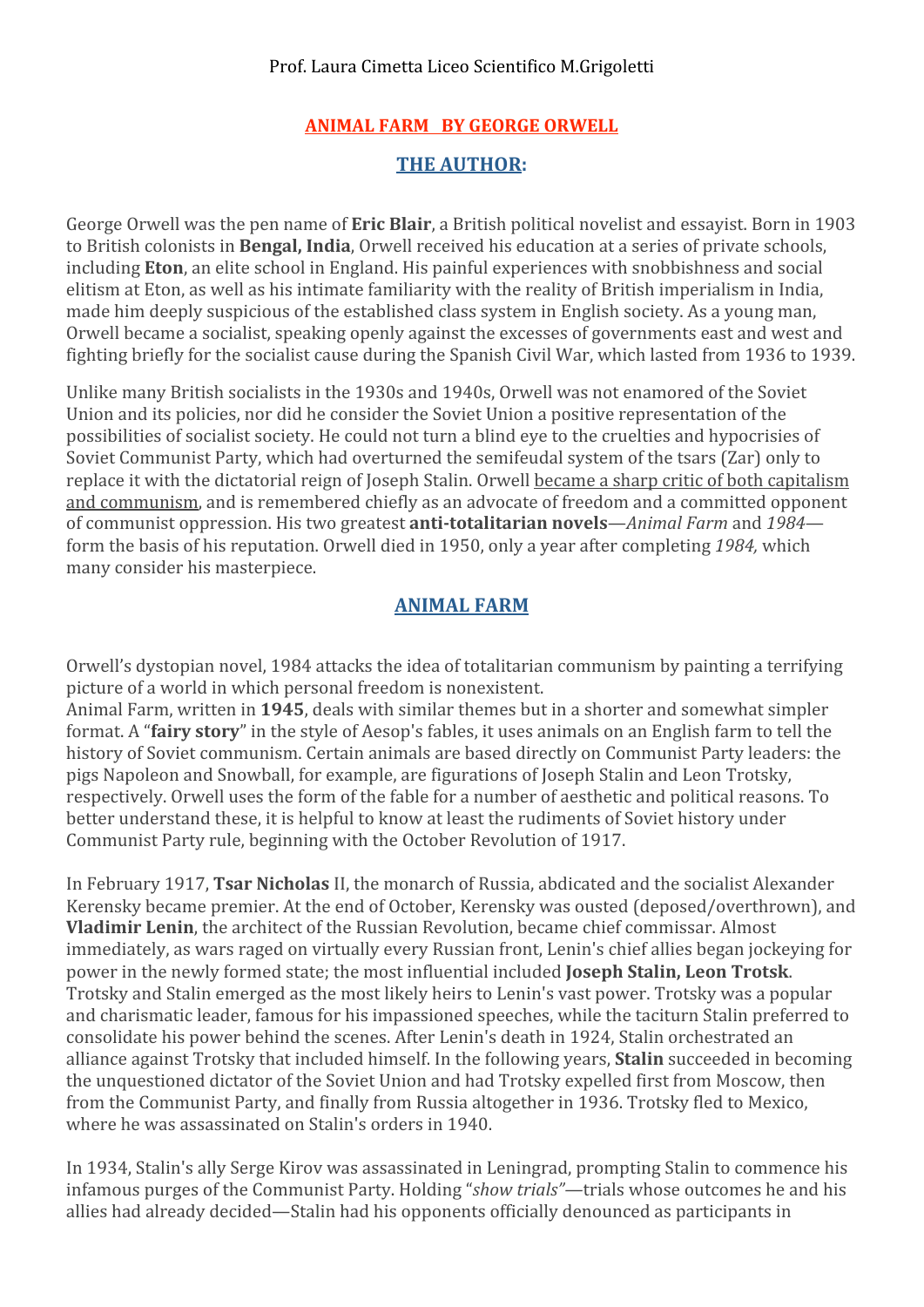Trotskyist
or
anti‐Stalinist
conspiracies
and
therefore
as
"enemies
of
the
people,"
an
appellation that
guaranteed
their
immediate
execution.
As
the
Soviet
government's
economic
planning
failed, Russia suffered under a surge of violence, fear, and starvation. Stalin used his former opponent as a tool to placate the wretched populace. Trotsky became a common national enemy and thus a source of
negative
unity.
He
was
a
frightening
specter
used
to
conjure
horrifying
eventualities,
in comparison
with
which
the
current
misery
paled.
Additionally,
by
associating
his
enemies
with Trotsky's
name,
Stalin
could
ensure
their
immediate
and
automatic
elimination
from
the Communist
Party.

These
and
many
other
developments
in
Soviet
history
before
1945
have
direct
parallels
in
Animal Farm: Napoleon expels Snowball from the farm and, after the windmill collapses, uses Snowball in his purges just as Stalin used Trotsky. Similarly, Napoleon becomes a dictator, while Snowball is never heard from again. Orwell was inspired to write Animal Farm in part by his experiences in a Trotskyist
group
during
the
Spanish
Civil
War,
and
Snowball
certainly
receives
a
more
sympathetic portrayal
than
Napoleon.
But
though
Animal
Farm
was
written
as
an
attack
on
a
specific government,
its
general
themes
of
oppression,
suffering,
and
injustice
have
far
broader
application; modern
readers
have
come
to
see
Orwell's
book
as
a
powerful
attack
on
any
political,
rhetorical,
or military
power
that
seeks
to
control
human
beings
unjustly.

# **MAIN
CHARACTERS**

Napoleon - The pig who emerges as the leader of Animal Farm after the Rebellion. Based on Joseph **Stalin**, Napoleon uses military force (his nine loyal attack dogs) to intimidate the other animals and consolidate
his
power.
In
his
supreme
craftiness,
Napoleon
proves
more
treacherous
than
his counterpart,
Snowball.

**Snowball** - The pig who challenges Napoleon for control of Animal Farm after the Rebellion. Based on Leon Trotsky, Snowball is intelligent, passionate, eloquent, and less subtle and devious (immoral,
decevious)
than
his
counterpart,
Napoleon.
Snowball
seems
to
win
the
loyalty
of
the other
animals
and
cement
his
power.

**Boxer** - The cart-horse whose incredible strength, dedication, and loyalty play a key role in the early prosperity of Animal Farm and the later completion of the windmill. Quick to help but rather slow-witted, Boxer shows much devotion to Animal Farm's ideals but little ability to think about them independently. He naively trusts the pigs to make all his decisions for him. His two mottoes are
"I
will
work
harder"
and
"Napoleon
is
always
right."
He
symbolizes
the
naïve
working
class.

**Squealer** - The pig who spreads Napoleon's propaganda among the other animals. Squealer justifies the pigs' monopolization of resources and spreads false statistics pointing to the farm's success. Orwell uses Squealer to explore the ways in which those in power often use rhetoric and language to twist the truth and gain and maintain social and political control.

Old Major - The prize-winning boar whose vision of a socialist utopia serves as the inspiration for the Rebellion. Three days after describing the vision and teaching the animals the song "Beasts of England,"
Major
dies,
leaving
Snowball
and
Napoleon
to
struggle
for
control
of
his
legacy.
Orwell based
Major
on
both
the
German
political
economist
Karl **Marx**and
the
Russian
revolutionary leader
Vladimir
Ilych **Lenin**.

Clover - A good-hearted female cart-horse and Boxer's close friend. Clover often suspects the pigs of
violating
one
or
another
of
the
Seven
Commandments,
but
she
repeatedly
blames
herself
for misremembering
the
commandments.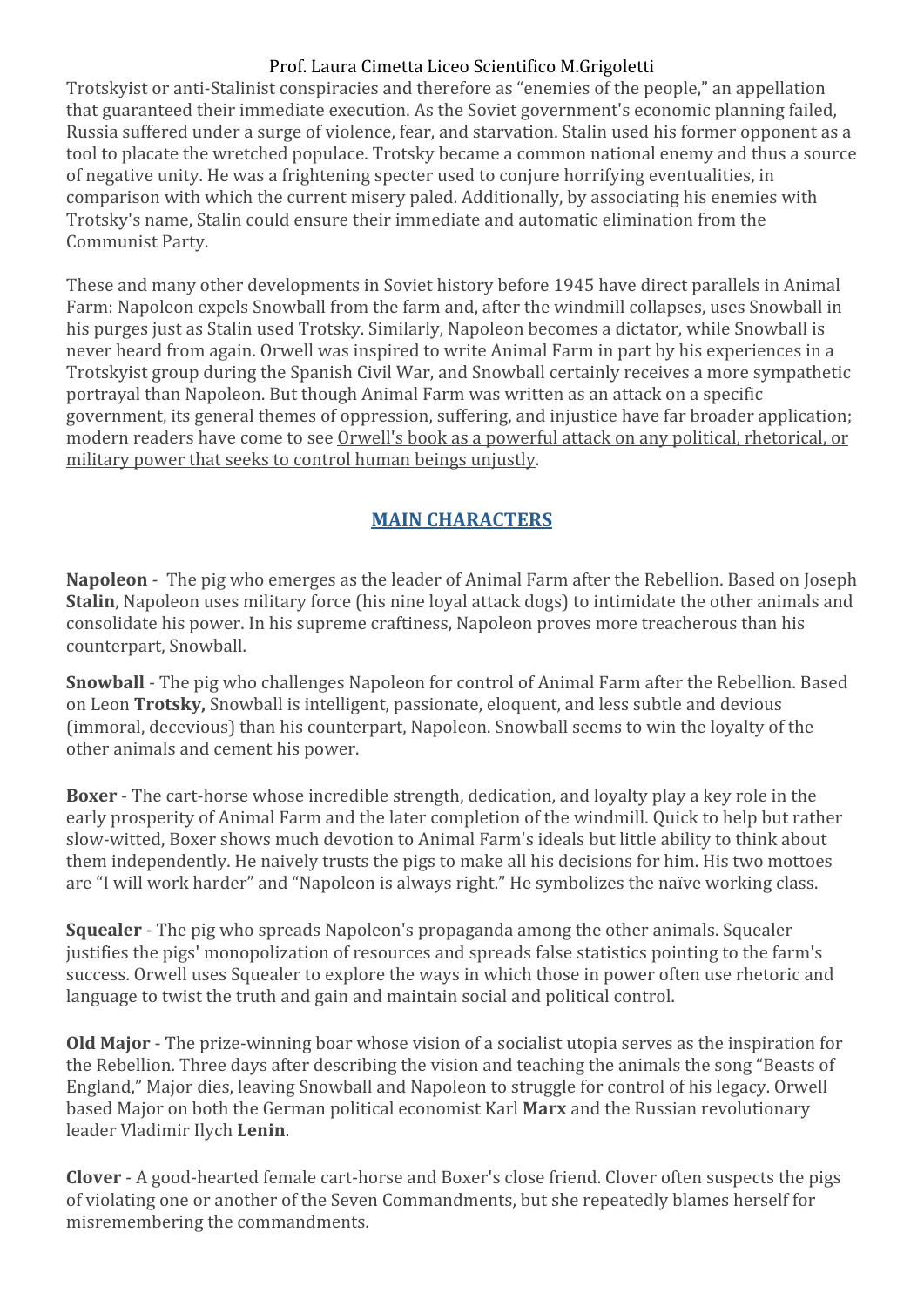Moses - The tame raven who spreads stories of Sugarcandy Mountain, the paradise to which animals
supposedly
go
when
they
die.
Moses
plays
only
a
small
role
in
Animal
Farm,
but
Orwell uses him to explore how communism exploits **religion** (Orthodox) as something with which to pacify
the
oppressed.

Mollie - The vain, flighty (impulsive, capricious) mare who pulls Mr. Jones's carriage. Mollie craves the
attention
of
human
beings
and
loves
being
groomed
and
pampered.
She
has
a
difficult
time
with her new life on Animal Farm, as she misses wearing ribbons in her mane and eating sugar cubes. She represents the **petit bourgeoisie** that fled from Russia a few years after the Russian Revolution.

Benjamin - The long-lived donkey who refuses to feel inspired by the Rebellion. Benjamin firmly believes that life will remain unpleasant no matter who is in charge. Of all of the animals on the farm, he alone comprehends the changes that take place, but he seems either unwilling or unable to oppose
the
pigs.

**Muriel** - The white goat who reads the Seven Commandments to Clover whenever Clover suspects the
pigs
of
violating
their
prohibitions.

**Mr. Jones** - The often drunk farmer who runs the Manor Farm before the animals stage their Rebellion
and
establish
Animal
Farm.
Mr.
Jones
is
an
unkind
master
who
indulges
himself
while
his animals
lack
food;
he
thus
represents **Tsar
Nicholas
II**,
whom
the
Russian
Revolution
ousted.

Mr. Frederick - The tough, shrewd (cunny, astute) operator of Pinchfield, a neighboring farm. Based on **Adolf Hitler**, the ruler of Nazi Germany in the 1930s and 1940s, Mr. Frederick proves an untrustworthy
neighbor.

Mr. Pilkington - The easygoing gentleman farmer who runs Foxwood, a neighboring farm. Mr. Frederick's bitter enemy, Mr. Pilkington represents the **capitalist governments of England and the
United
States.**

Mr. Whymper - The human solicitor whom Napoleon hires to represent Animal Farm in human society. Mr. Whymper's entry into the Animal Farm community initiates contact between Animal Farm
and
human
society,
alarming
the
common
animals.

**Jessie and Bluebell** - Two dogs, each of whom gives birth early in the novel. Napoleon takes the puppies
in
order
to
"educate"
them.

Minimus - The poet pig who writes verse about Napoleon and pens the banal patriotic song "Animal Farm, Animal Farm" to replace the earlier idealistic hymn "Beasts of England," which Old Major passes on to the others.